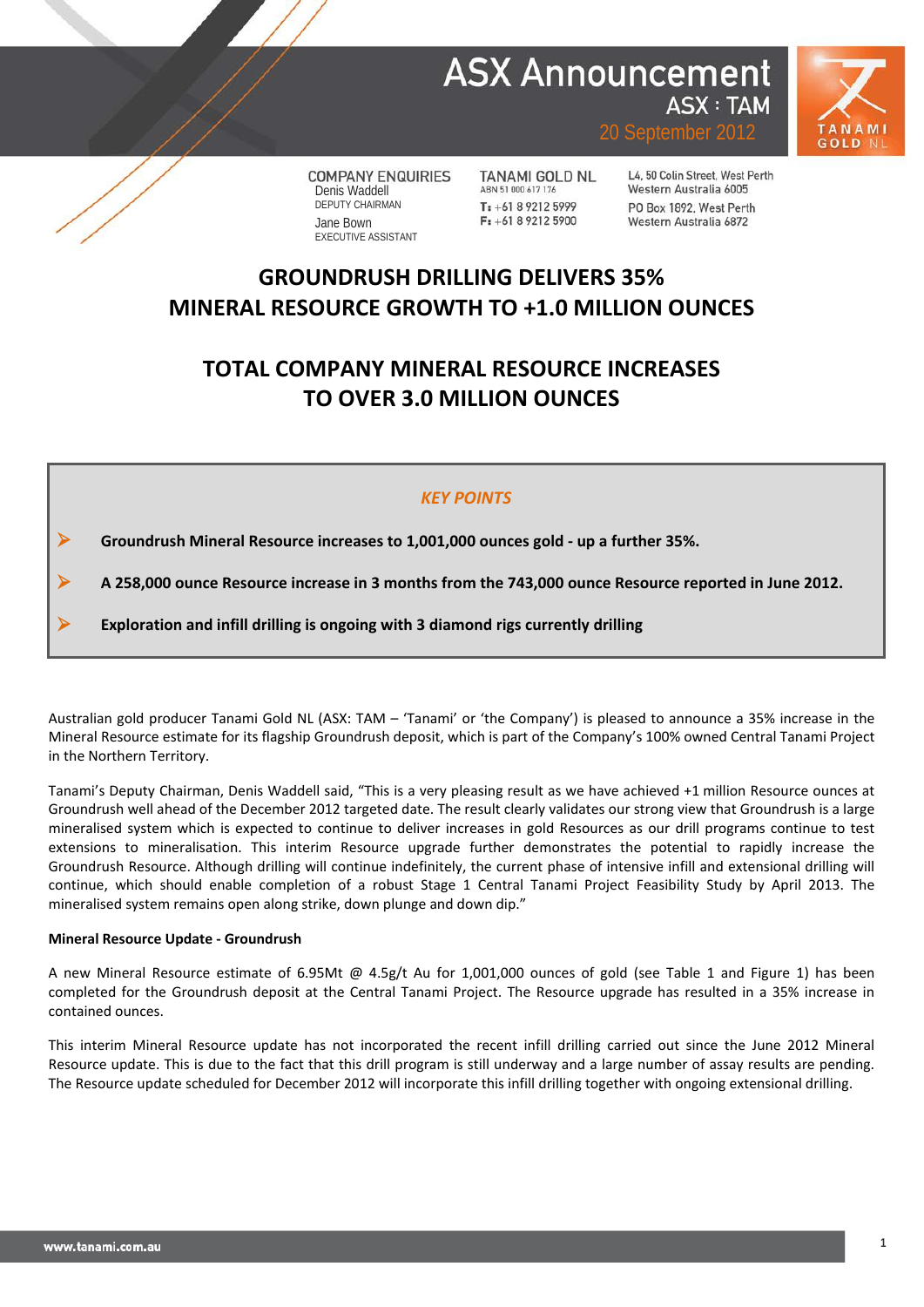Recent drilling continues to return intersections that suggest the tenor of the mineralised system remains strong at depth and down plunge to the south of the current Mineral Resource. A number of the intersections in the step-out holes (GRDD86 with 14m  $@$  6.6g/t and GRDD86A with 27.8m  $@$  4.1g/t) contain visible gold and are within broad zones of alteration suggesting strong potential to rapidly extend the mineralisation beyond the current Mineral Resource (see Figure 1).

The Company currently has three diamond rigs continuing to drill around the clock at Groundrush aimed at upgrading and extending the Groundrush Resource which will underpin the development of the Central Tanami Project.

## **Denis Waddell Deputy Chairman**

| <b>Classification</b> | <b>Tonnes</b> | Grade<br>$(g/t \, Au)$ | Ounces.   |  |  |
|-----------------------|---------------|------------------------|-----------|--|--|
| Measured              | 544,000       | 4.3                    | 75,000    |  |  |
| Indicated             | 1,517,000     | 4.3                    | 212,000   |  |  |
| Inferred              | 4,892,000     | 4.5                    | 714,000   |  |  |
| <b>Total</b>          | 6,953,000     | 4.5                    | 1,001,000 |  |  |

### **Table 1 – Groundrush Deposit – Mineral Resource as at 19 September 2012**

#### **Notes to accompany Table 1**

1. Tonnes and ounces of gold are rounded to the nearest thousand and grade is rounded to the nearest 0.1g/t Au. Rounding may affect tallies.

2. Resources reported above 1.0g/t Au block model grade.

| <b>Classification</b> | Tonnes    | Grade<br>$(g/t \, Au)$ |         |  |  |
|-----------------------|-----------|------------------------|---------|--|--|
| <b>Measured</b>       | 472,000   | 4.3                    | 66,000  |  |  |
| <b>Indicated</b>      | 1,515,000 | 4.4                    | 212,000 |  |  |
| <b>Inferred</b>       | 3,149,000 | 4.6                    | 465,000 |  |  |
| <b>Total</b>          | 5,136,000 | 4.5                    | 743,000 |  |  |

### **Table 2 – Groundrush Deposit – Mineral Resource as at 5 June 2012**

#### **Notes to accompany Table 2**

1. Tonnes and ounces of gold are rounded to the nearest thousand and grade is rounded to the nearest 0.1g/t Au. Rounding may affect tallies. 2. Resources reported above 1.0g/t Au block model grade.

### **Competent Person Statement**

*The information in this report that relates to Mineral Resource Estimation, Geological Data and Exploration Results is based on information compiled by Mr Michael Thomson, a full time employee and Principal Geologist of Tanami Gold NL. Mr Thomson is a member of the Australasian Institute of Mining and Metallurgy and has sufficient experience which is relevant to the style of mineralisation and type of deposit under consideration to qualify as a Competent Person as defined in the December 2004 edition of the Australasian Code for Reporting of Exploration Results, Mineral Resources and Ore Reserves (JORC Code). Mr Thomson consents to the inclusion in this report of the matters based on his information in the form and context in which they appear.*

*This announcement contains certain statements which constitute "forward looking statements". Such statements are only predictions and are subject to inherent*  risks and uncertainties which could cause actual values, results and performance achievements to differ materially from those expressed, implied or projected in any *forward-looking statement. No representation or warranty, expressed or implied, is made by Tanami Gold NL that material contained in this announcement will be achieved or proved correct.*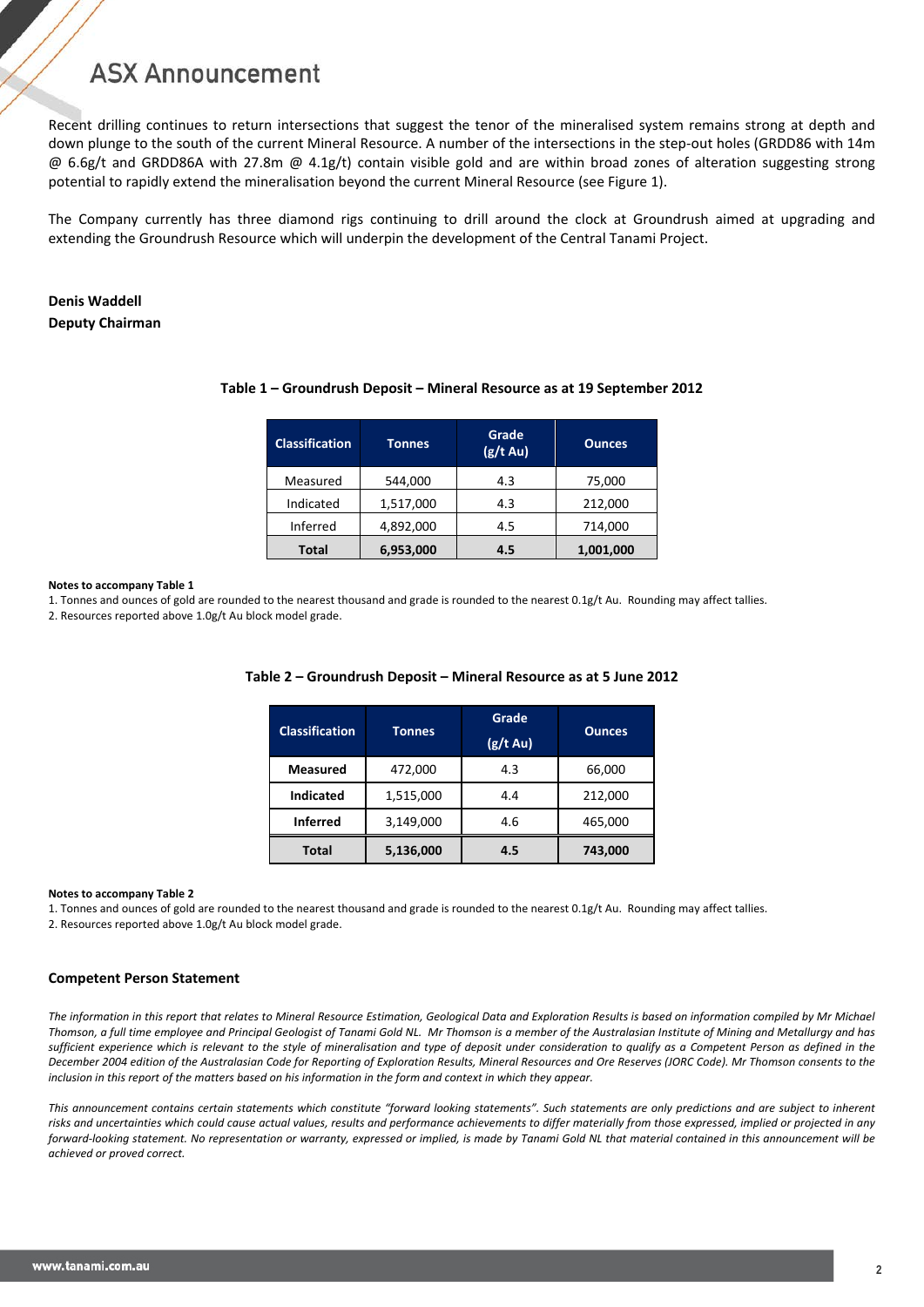

**Figure 1 – Groundrush Deposit – 3D Mineral Resource Block Model as at 20 September 2011**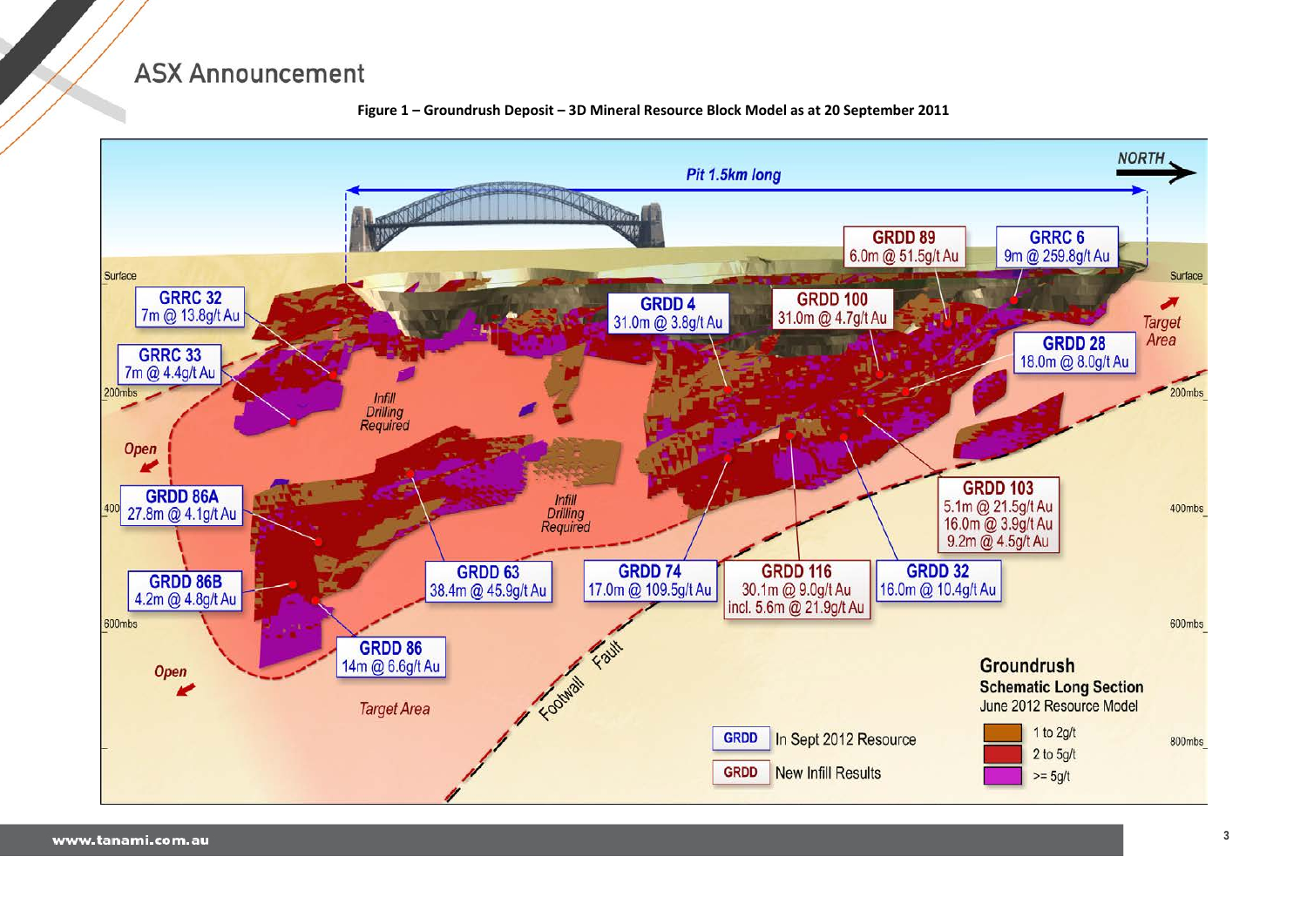

#### **Figure 2 - Groundrush Schematic Long Section as at 5 June 2012**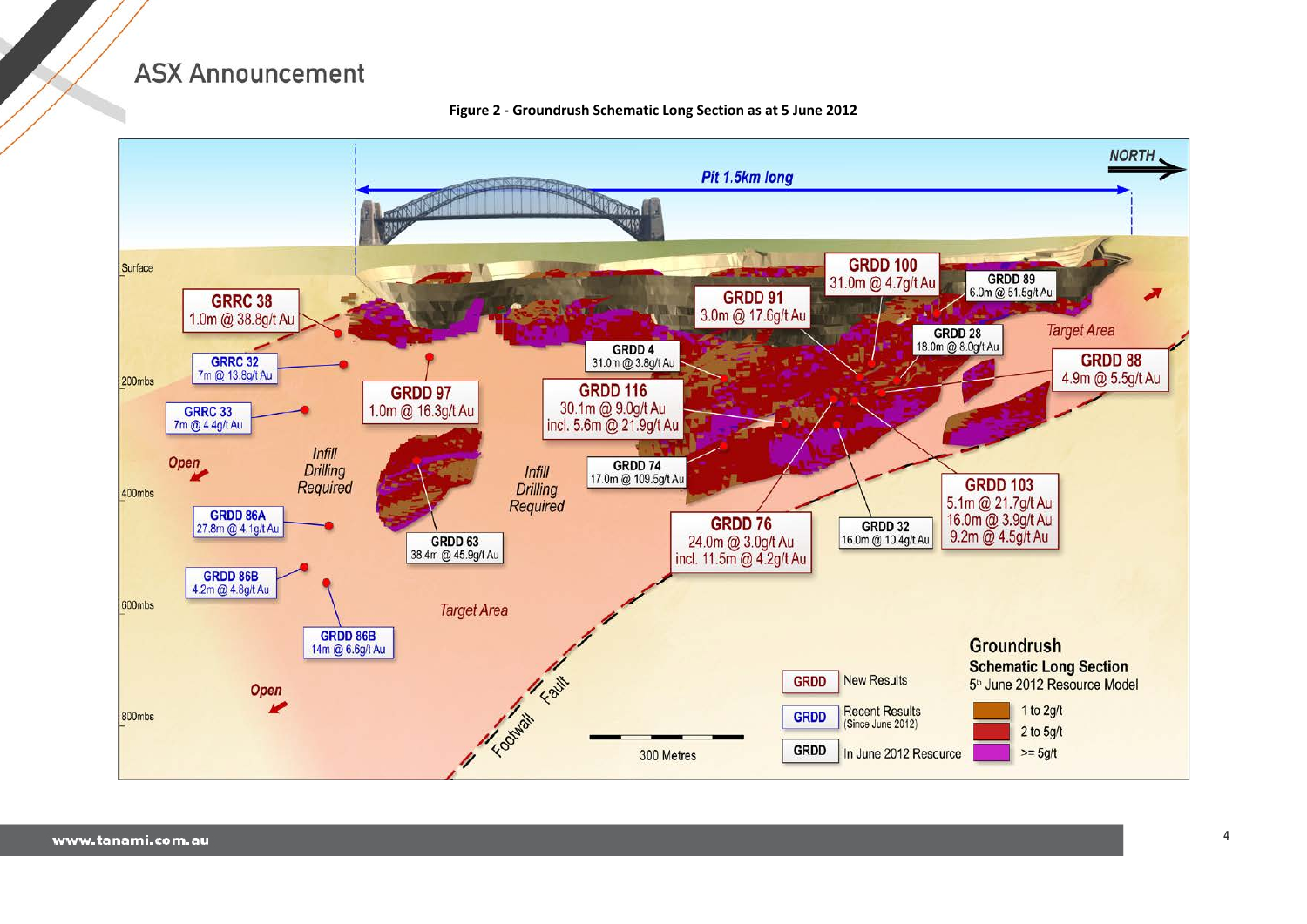### **Table 3: Significant Intersections from Groundrush Deposit**

| Hole_ID        | Collar<br><b>Easting</b> | Collar<br>Northing | Collar<br>RL | Collar<br>Dip | <b>Collar</b><br>Azimuth | <b>Max</b><br>Depth | m From          | m To  | Interval<br>Width | Grade  | Gram<br><b>Metre</b> |
|----------------|--------------------------|--------------------|--------------|---------------|--------------------------|---------------------|-----------------|-------|-------------------|--------|----------------------|
| GRDD76         | 603847                   | 7820262            | 420          | $-50$         | 46                       | 334                 | 249             | 273   | 24                | 3.0    | 72                   |
|                |                          |                    |              |               |                          |                     |                 |       | inc 11.5          | 4.2    | 48                   |
| GRDD88         | 603950                   | 7820446            | 372          | $-79$         | 262                      | 165                 | $-75$           | 277   | 4.9               | 5.5    | 27                   |
|                |                          |                    |              |               |                          |                     | 563             | 571   | 8                 | 2.0    | 16                   |
| GRDD86         |                          |                    | 420          | $-73$         | 93                       |                     | 594             | 599   | 5                 | 2.0    | 10                   |
|                |                          |                    |              |               |                          |                     | 641             | 655   | 14                | $6.6*$ | 92                   |
|                |                          |                    |              |               |                          |                     | 451             | 457   | 6                 | 2.2    | 13                   |
| GRDD86A        |                          |                    | 420          | $-70$         | 96                       |                     | 493             | 521   | 28.7              | 4.1    | 118                  |
|                |                          |                    |              |               |                          |                     | <b>Incl 494</b> | 498   | 4                 | 8.5    | 34                   |
|                |                          |                    |              |               |                          |                     | 577             | 582   | 5                 | 2.6    | 13                   |
| GRDD86B        |                          |                    | 420          | $-67$         | 100                      |                     | 467             | 470   | 3                 | 3.1    | 9                    |
| GRDD91         | 603959                   | 7820443            | 372          | -66           | 59                       | 129                 | 89              | 92    | 3                 | 17.6   | 53                   |
| GRDD97         | 604292                   | 7819561            | 366          | $-65$         | 54.7                     | 176                 | 117             | 118   | $\mathbf{1}$      | 16.3   | 16.3                 |
| GRDD100        | 603855                   | 7820211            | 423          | $-52$         | 51                       | 355                 | 276             | 308   | 31.7              | 4.7    | 150                  |
| <b>GRDD102</b> | 604178                   | 7820350            | 422          | $-47$         | 226                      | 339                 | 229             | 239   | 10                | 3.2    | 32                   |
|                | 603857                   | 7820214            | 423          | $-50$         | 46                       | 340                 | 238             | 243   | 5.1               | 21.7   | 111                  |
| GRDD103        |                          |                    |              |               |                          |                     | 250             | 259   | 9.2               | 4.5    | 41                   |
|                |                          |                    |              |               |                          |                     | 278             | 294   | 16                | 3.9    | 63                   |
|                |                          | 7820145            | 422          | $-52$         | 48                       | 369                 | 328.6           | 358.7 | 30.1              | 9.0    | 272*                 |
| GRDD116        | 603862                   |                    |              |               |                          |                     | Incl 328.6      | 334.3 | 5.6               | 21.9   | 123                  |
|                |                          |                    |              |               |                          |                     | <b>Incl 334</b> | 358.7 | 10.4              | 12.6   | 131                  |
|                |                          |                    |              |               |                          |                     | 127             | 134   | 7                 | 13.8   | 97                   |
| GRRC32         | 604327                   | 7819423            | 420          | -60           | 49.7                     | 204                 | <b>Incl 127</b> | 129   | $\overline{2}$    | 45.5   | 89                   |
|                |                          |                    |              |               |                          |                     | 142             | 148   | 6                 | 2.2    | 13                   |
| GRRC33         | 604302                   |                    |              | -65           | 74.7                     | 246                 | 186             | 193   | 7                 | 4.4    | 31                   |
|                |                          | 7819369            | 420          |               |                          |                     | <b>Incl 189</b> | 191   | $\overline{2}$    | 11.9   | 24                   |
| GRRD38         | 604365                   | 7819455            | 420          | $-60$         | 49.5                     | 108                 | 74              | 75    | $\mathbf{1}$      | 38.8   | 39                   |
|                |                          |                    |              |               |                          |                     | 80.0            | 82.0  | 2.0               | 0.8    | $\mathbf{2}$         |
| GRDD63         | 604130                   | 7819450            | 420          | $-71$         | 45.5                     | 623.1               | 421.0           | 459.4 | 38.4              | 45.9   | 1763                 |
|                |                          |                    |              |               |                          |                     | Incl 433.0      | 435.0 | 2.0               | 826.0  | 1652                 |
|                |                          |                    |              |               |                          |                     | 508.8           | 513   | 4.2               | 4.8    | 19                   |

**Notes to accompany Table 3**

1. Collar Northing, Easting and Azimuth are all in MGA Grid coordinates. Collar RL is relative to AHD. Collar coordinates may vary upon final survey.

2. Analyses by 50g fire assay with AAS finish of half diamond core samples.

3. No cutting of grades has been applied. Assays are rounded to nearest 0.1g/t.

4. Significant intersections are greater than 1.0g/t with maximum 2 metres internal dilution.

5. Intervals are all down hole length.

6. Shaded intervals previously reported

7. \*Significant intersections are greater than 0.2g/t with maximum 2 metres internal dilution.